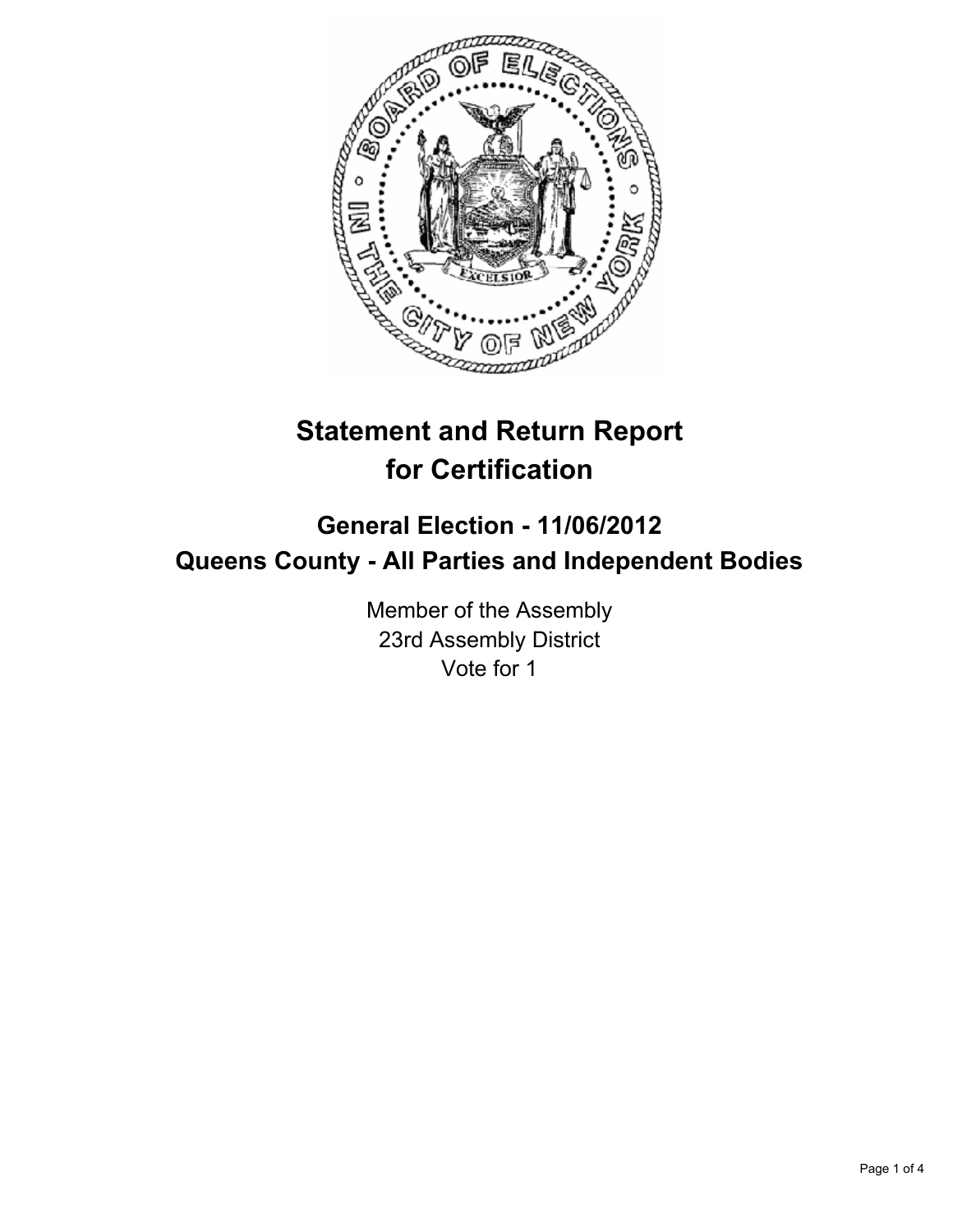

#### **Assembly District 23**

| PUBLIC COUNTER                                           | 20,510       |
|----------------------------------------------------------|--------------|
| <b>EMERGENCY</b>                                         | 0            |
| ABSENTEE/MILITARY                                        | 1,307        |
| <b>FEDERAL</b>                                           | 413          |
| SPECIAL PRESIDENTIAL                                     | 0            |
| AFFIDAVIT                                                | 9,174        |
| <b>Total Ballots</b>                                     | 31,404       |
| Less - Inapplicable Federal/Special Presidential Ballots | (413)        |
| <b>Total Applicable Ballots</b>                          | 30,991       |
| PHILLIP GOLDFEDER (DEMOCRATIC)                           | 14,279       |
| PHILLIP GOLDFEDER (CONSERVATIVE)                         | 2,472        |
| PHILLIP GOLDFEDER (INDEPENDENCE)                         | 615          |
| ALICE BAMMAN (WRITE-IN)                                  | 1            |
| <b>BOB DOBBS (WRITE-IN)</b>                              | 1            |
| CATHLEEN L. NORTON (WRITE-IN)                            | 1            |
| DAVID RUBIN (WRITE-IN)                                   | 2            |
| DEBORAH HONUPUL (WRITE-IN)                               | 1            |
| DIANE HAUSSERMANN (WRITE-IN)                             | 1            |
| ED KOCH (WRITE-IN)                                       | $\mathbf 1$  |
| ENRIQUE R. RODRIGUEZ (WRITE-IN)                          | 1            |
| ERIC ULRICH (WRITE-IN)                                   | 1            |
| FRANK VIGNOLA (WRITE-IN)                                 | 2            |
| HAROLD WEBB (WRITE-IN)                                   | $\mathbf{1}$ |
| HOPE SOLOMON (WRITE-IN)                                  | 1            |
| JANE DEACY (WRITE-IN)                                    | 2            |
| JENIFER GRADY (WRITE-IN)                                 | $\mathbf 1$  |
| JOHN J. SULLIVAN (WRITE-IN)                              | 2            |
| KEN COLLINS (WRITE-IN)                                   | 1            |
| MARON JOHNSON (WRITE-IN)                                 | 1            |
| MICHAEL MATTES (WRITE-IN)                                | 1            |
| MORDECHAI DRUXMAN (WRITE-IN)                             | 1            |
| RAYMOND DILUGLIO (WRITE-IN)                              | 1            |
| ROBERT TURNER (WRITE-IN)                                 | 1            |
| RUDY GIULIANI (WRITE-IN)                                 | 1            |
| UNATTRIBUTABLE WRITE-IN (WRITE-IN)                       | 14           |
| VICKI GUSTER (WRITE-IN)                                  | 1            |
| WIL BAKER (WRITE-IN)                                     | 1            |
| YAAKOV BENDER (WRITE-IN)                                 | 1            |
| <b>Total Votes</b>                                       | 17,409       |
| Unrecorded                                               | 13,582       |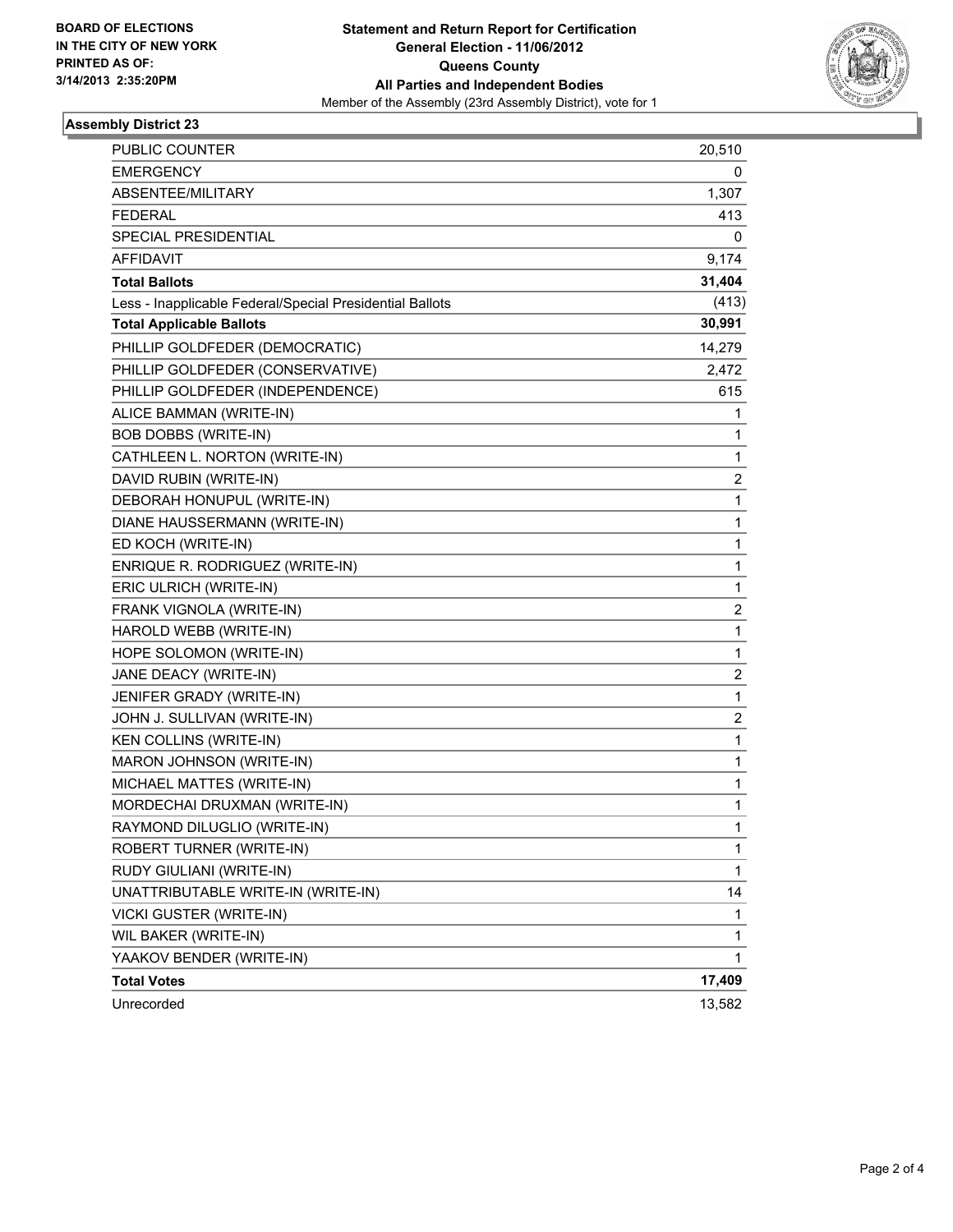

#### **Total for Member of the Assembly (23rd Assembly District) - Queens County**

| PUBLIC COUNTER                                           | 20,510       |
|----------------------------------------------------------|--------------|
| <b>EMERGENCY</b>                                         | 0            |
| ABSENTEE/MILITARY                                        | 1,307        |
| <b>FEDERAL</b>                                           | 413          |
| SPECIAL PRESIDENTIAL                                     | 0            |
| <b>AFFIDAVIT</b>                                         | 9,174        |
| <b>Total Ballots</b>                                     | 31,404       |
| Less - Inapplicable Federal/Special Presidential Ballots | (413)        |
| <b>Total Applicable Ballots</b>                          | 30,991       |
| PHILLIP GOLDFEDER (DEMOCRATIC)                           | 14,279       |
| PHILLIP GOLDFEDER (CONSERVATIVE)                         | 2,472        |
| PHILLIP GOLDFEDER (INDEPENDENCE)                         | 615          |
| ALICE BAMMAN (WRITE-IN)                                  | 1            |
| <b>BOB DOBBS (WRITE-IN)</b>                              | 1            |
| CATHLEEN L. NORTON (WRITE-IN)                            | 1            |
| DAVID RUBIN (WRITE-IN)                                   | 2            |
| DEBORAH HONUPUL (WRITE-IN)                               | 1            |
| DIANE HAUSSERMANN (WRITE-IN)                             | 1            |
| ED KOCH (WRITE-IN)                                       | 1            |
| ENRIQUE R. RODRIGUEZ (WRITE-IN)                          | 1            |
| ERIC ULRICH (WRITE-IN)                                   | 1            |
| FRANK VIGNOLA (WRITE-IN)                                 | 2            |
| HAROLD WEBB (WRITE-IN)                                   | 1            |
| HOPE SOLOMON (WRITE-IN)                                  | 1            |
| JANE DEACY (WRITE-IN)                                    | 2            |
| JENIFER GRADY (WRITE-IN)                                 | 1            |
| JOHN J. SULLIVAN (WRITE-IN)                              | 2            |
| KEN COLLINS (WRITE-IN)                                   | 1            |
| MARON JOHNSON (WRITE-IN)                                 | 1            |
| MICHAEL MATTES (WRITE-IN)                                | 1            |
| MORDECHAI DRUXMAN (WRITE-IN)                             | 1            |
| RAYMOND DILUGLIO (WRITE-IN)                              | $\mathbf{1}$ |
| ROBERT TURNER (WRITE-IN)                                 | 1            |
| RUDY GIULIANI (WRITE-IN)                                 | 1            |
| UNATTRIBUTABLE WRITE-IN (WRITE-IN)                       | 14           |
| VICKI GUSTER (WRITE-IN)                                  | 1            |
| WIL BAKER (WRITE-IN)                                     | 1            |
| YAAKOV BENDER (WRITE-IN)                                 | 1            |
| <b>Total Votes</b>                                       | 17,409       |
| Unrecorded                                               | 13,582       |